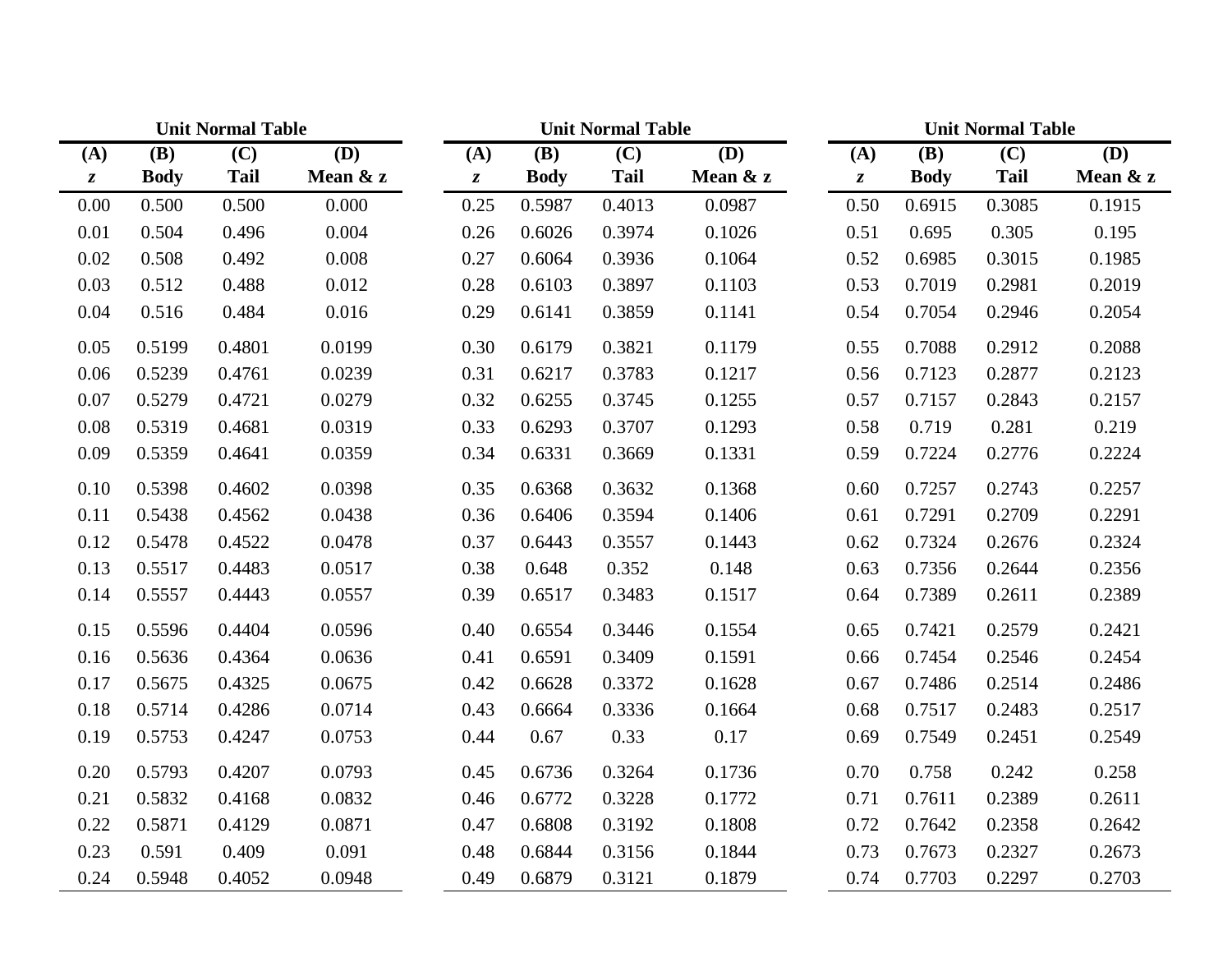|                  |             | <b>Unit Normal Table</b> |          |                  | <b>Unit Normal Table</b> |             |            |                  |             | <b>Unit Normal Table</b> |            |  |
|------------------|-------------|--------------------------|----------|------------------|--------------------------|-------------|------------|------------------|-------------|--------------------------|------------|--|
| (A)              | <b>(B)</b>  | (C)                      | (D)      | (A)              | <b>(B)</b>               | (C)         | <b>(D)</b> | (A)              | <b>(B)</b>  | (C)                      | <b>(D)</b> |  |
| $\boldsymbol{z}$ | <b>Body</b> | <b>Tail</b>              | Mean & z | $\boldsymbol{z}$ | <b>Body</b>              | <b>Tail</b> | Mean $&z$  | $\boldsymbol{z}$ | <b>Body</b> | <b>Tail</b>              | Mean & z   |  |
| 0.75             | 0.7734      | 0.2266                   | 0.2734   | 1.00             | 0.8413                   | 0.1587      | 0.3413     | 1.25             | 0.8943      | 0.1057                   | 0.3943     |  |
| 0.76             | 0.7764      | 0.2236                   | 0.2764   | 1.01             | 0.8437                   | 0.1563      | 0.3437     | 1.26             | 0.8961      | 0.1039                   | 0.3961     |  |
| 0.77             | 0.7793      | 0.2207                   | 0.2793   | 1.02             | 0.8461                   | 0.1539      | 0.3461     | 1.27             | 0.8979      | 0.1021                   | 0.3979     |  |
| 0.78             | 0.7823      | 0.2177                   | 0.2823   | 1.03             | 0.8485                   | 0.1515      | 0.3485     | 1.28             | 0.8997      | 0.1003                   | 0.3997     |  |
| 0.79             | 0.7852      | 0.2148                   | 0.2852   | 1.04             | 0.8508                   | 0.1492      | 0.3508     | 1.29             | 0.9015      | 0.0985                   | 0.4015     |  |
| 0.80             | 0.7881      | 0.2119                   | 0.2881   | 1.05             | 0.8531                   | 0.1469      | 0.3531     | 1.30             | 0.9032      | 0.0968                   | 0.4032     |  |
| 0.81             | 0.791       | 0.209                    | 0.291    | 1.06             | 0.8554                   | 0.1446      | 0.3554     | 1.31             | 0.9049      | 0.0951                   | 0.4049     |  |
| 0.82             | 0.7939      | 0.2061                   | 0.2939   | 1.07             | 0.8577                   | 0.1423      | 0.3577     | 1.32             | 0.9066      | 0.0934                   | 0.4066     |  |
| 0.83             | 0.7967      | 0.2033                   | 0.2967   | 1.08             | 0.8599                   | 0.1401      | 0.3599     | 1.33             | 0.9082      | 0.0918                   | 0.4082     |  |
| 0.84             | 0.7995      | 0.2005                   | 0.2995   | 1.09             | 0.8621                   | 0.1379      | 0.3621     | 1.34             | 0.9099      | 0.0901                   | 0.4099     |  |
| 0.85             | 0.8023      | 0.1977                   | 0.3023   | 1.10             | 0.8643                   | 0.1357      | 0.3643     | 1.35             | 0.9115      | 0.0885                   | 0.4115     |  |
| 0.86             | 0.8051      | 0.1949                   | 0.3051   | 1.11             | 0.8665                   | 0.1335      | 0.3665     | 1.36             | 0.9131      | 0.0869                   | 0.4131     |  |
| 0.87             | 0.8078      | 0.1922                   | 0.3078   | 1.12             | 0.8686                   | 0.1314      | 0.3686     | 1.37             | 0.9146      | 0.0854                   | 0.4146     |  |
| 0.88             | 0.8106      | 0.1894                   | 0.3106   | 1.13             | 0.8707                   | 0.1293      | 0.3707     | 1.38             | 0.9162      | 0.0838                   | 0.4162     |  |
| 0.89             | 0.8133      | 0.1867                   | 0.3133   | 1.14             | 0.8728                   | 0.1272      | 0.3728     | 1.39             | 0.9177      | 0.0823                   | 0.4177     |  |
| 0.90             | 0.8159      | 0.1841                   | 0.3159   | 1.15             | 0.8749                   | 0.1251      | 0.3749     | 1.40             | 0.9192      | 0.0808                   | 0.4192     |  |
| 0.91             | 0.8186      | 0.1814                   | 0.3186   | 1.16             | 0.877                    | 0.123       | 0.377      | 1.41             | 0.9207      | 0.0793                   | 0.4207     |  |
| 0.92             | 0.8212      | 0.1788                   | 0.3212   | 1.17             | 0.879                    | 0.121       | 0.379      | 1.42             | 0.9222      | 0.0778                   | 0.4222     |  |
| 0.93             | 0.8238      | 0.1762                   | 0.3238   | 1.18             | 0.881                    | 0.119       | 0.381      | 1.43             | 0.9236      | 0.0764                   | 0.4236     |  |
| 0.94             | 0.8264      | 0.1736                   | 0.3264   | 1.19             | 0.883                    | 0.117       | 0.383      | 1.44             | 0.925       | 0.075                    | 0.425      |  |
| 0.95             | 0.8289      | 0.1711                   | 0.3289   | 1.20             | 0.8849                   | 0.1151      | 0.3849     | 1.45             | 0.9264      | 0.0736                   | 0.4264     |  |
| 0.96             | 0.8315      | 0.1685                   | 0.3315   | 1.21             | 0.8868                   | 0.1132      | 0.3868     | 1.46             | 0.9278      | 0.0722                   | 0.4278     |  |
| 0.97             | 0.834       | 0.166                    | 0.334    | 1.22             | 0.8887                   | 0.1113      | 0.3887     | 1.47             | 0.9292      | 0.0708                   | 0.4292     |  |
| 0.98             | 0.8364      | 0.1636                   | 0.3364   | 1.23             | 0.8906                   | 0.1094      | 0.3906     | 1.48             | 0.9305      | 0.0695                   | 0.4305     |  |
| 0.99             | 0.8389      | 0.1611                   | 0.3389   | 1.24             | 0.8925                   | 0.1075      | 0.3925     | 1.49             | 0.9319      | 0.0681                   | 0.4319     |  |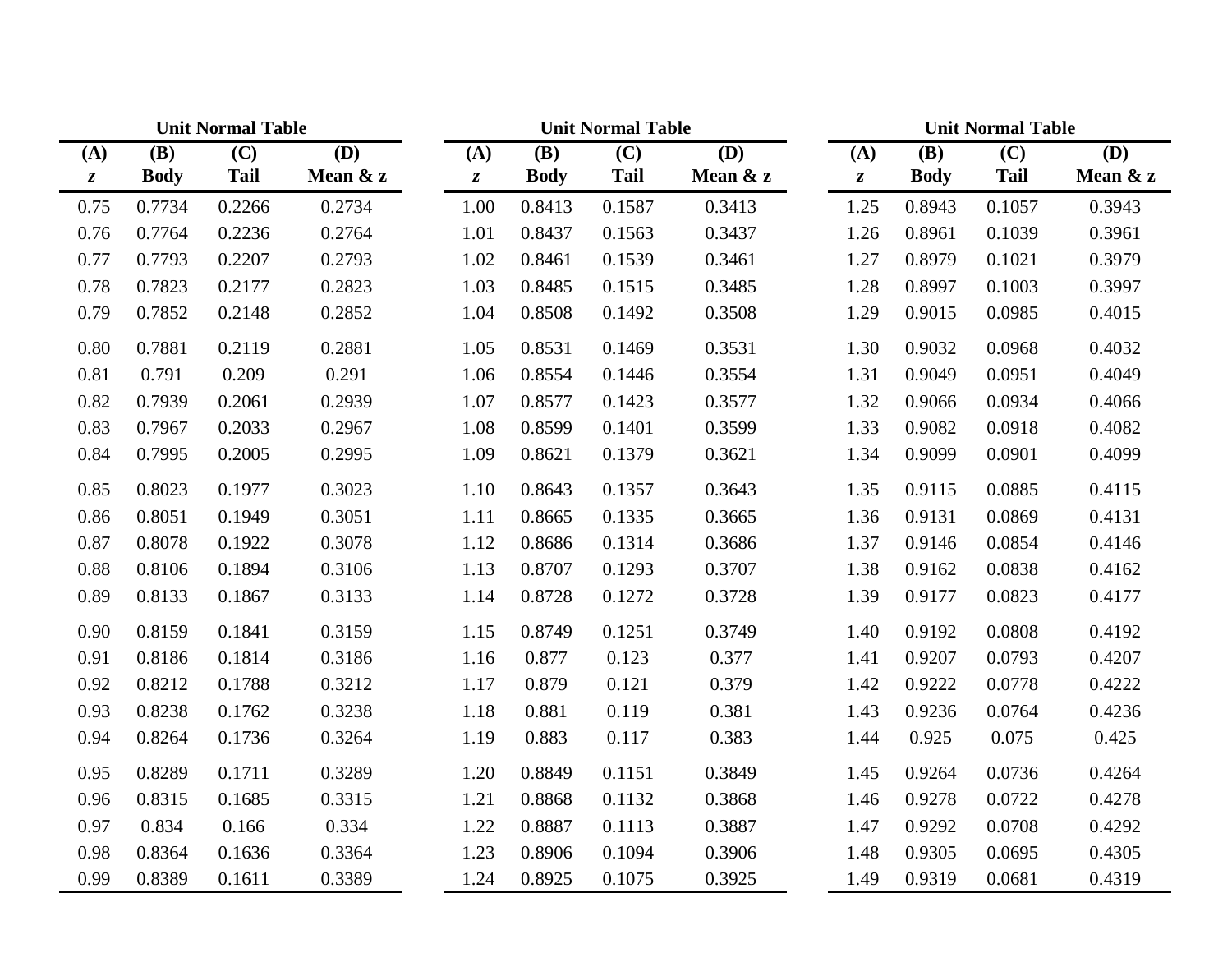|                  |             | <b>Unit Normal Table</b> |          |                  |             | <b>Unit Normal Table</b> |          | <b>Unit Normal Table</b> |             |             |          |
|------------------|-------------|--------------------------|----------|------------------|-------------|--------------------------|----------|--------------------------|-------------|-------------|----------|
| (A)              | <b>(B)</b>  | (C)                      | (D)      | (A)              | <b>(B)</b>  | (C)                      | (D)      | (A)                      | <b>(B)</b>  | (C)         | (D)      |
| $\boldsymbol{z}$ | <b>Body</b> | <b>Tail</b>              | Mean & z | $\boldsymbol{z}$ | <b>Body</b> | <b>Tail</b>              | Mean & z | $\boldsymbol{z}$         | <b>Body</b> | <b>Tail</b> | Mean & z |
| 1.50             | 0.9332      | 0.0668                   | 0.4332   | 1.75             | 0.9599      | 0.0401                   | 0.4599   | 2.00                     | 0.9772      | 0.0228      | 0.4772   |
| 1.51             | 0.9345      | 0.0655                   | 0.4345   | 1.76             | 0.9608      | 0.0392                   | 0.4608   | 2.01                     | 0.9777      | 0.0223      | 0.4777   |
| 1.52             | 0.9357      | 0.0643                   | 0.4357   | 1.77             | 0.9616      | 0.0384                   | 0.4616   | 2.02                     | 0.9783      | 0.0217      | 0.4783   |
| 1.53             | 0.937       | 0.063                    | 0.437    | 1.78             | 0.9624      | 0.0376                   | 0.4624   | 2.03                     | 0.9788      | 0.0212      | 0.4788   |
| 1.54             | 0.9382      | 0.0618                   | 0.4382   | 1.79             | 0.9632      | 0.0368                   | 0.4632   | 2.04                     | 0.9793      | 0.0207      | 0.4793   |
| 1.55             | 0.9394      | 0.0606                   | 0.4394   | 1.80             | 0.964       | 0.036                    | 0.464    | 2.05                     | 0.9798      | 0.0202      | 0.4798   |
| 1.56             | 0.9406      | 0.0594                   | 0.4406   | 1.81             | 0.9648      | 0.0352                   | 0.4648   | 2.06                     | 0.9803      | 0.0197      | 0.4803   |
| 1.57             | 0.9418      | 0.0582                   | 0.4418   | 1.82             | 0.9656      | 0.0344                   | 0.4656   | 2.07                     | 0.9807      | 0.0193      | 0.4807   |
| 1.58             | 0.9429      | 0.0571                   | 0.4429   | 1.83             | 0.9663      | 0.0337                   | 0.4663   | 2.08                     | 0.9812      | 0.0188      | 0.4812   |
| 1.59             | 0.9441      | 0.0559                   | 0.4441   | 1.84             | 0.9671      | 0.0329                   | 0.4671   | 2.09                     | 0.9817      | 0.0183      | 0.4817   |
| 1.60             | 0.9452      | 0.0548                   | 0.4452   | 1.85             | 0.9678      | 0.0322                   | 0.4678   | 2.10                     | 0.9821      | 0.0179      | 0.4821   |
| 1.61             | 0.9463      | 0.0537                   | 0.4463   | 1.86             | 0.9685      | 0.0315                   | 0.4685   | 2.11                     | 0.9825      | 0.0175      | 0.4825   |
| 1.62             | 0.9474      | 0.0526                   | 0.4474   | 1.87             | 0.9692      | 0.0308                   | 0.4692   | 2.12                     | 0.983       | 0.017       | 0.483    |
| 1.63             | 0.9484      | 0.0516                   | 0.4484   | 1.88             | 0.9699      | 0.0301                   | 0.4699   | 2.13                     | 0.9834      | 0.0166      | 0.4834   |
| 1.64             | 0.9495      | 0.0505                   | 0.4495   | 1.89             | 0.9706      | 0.0294                   | 0.4706   | 2.14                     | 0.9838      | 0.0162      | 0.4838   |
| 1.65             | 0.9505      | 0.0495                   | 0.4505   | 1.90             | 0.9713      | 0.0287                   | 0.4713   | 2.15                     | 0.9842      | 0.0158      | 0.4842   |
| 1.66             | 0.9515      | 0.0485                   | 0.4515   | 1.91             | 0.9719      | 0.0281                   | 0.4719   | 2.16                     | 0.9846      | 0.0154      | 0.4846   |
| 1.67             | 0.9525      | 0.0475                   | 0.4525   | 1.92             | 0.9725      | 0.0275                   | 0.4725   | 2.17                     | 0.985       | 0.015       | 0.485    |
| 1.68             | 0.9535      | 0.0465                   | 0.4535   | 1.93             | 0.9732      | 0.0268                   | 0.4732   | 2.18                     | 0.9853      | 0.0147      | 0.4853   |
| 1.69             | 0.9545      | 0.0455                   | 0.4545   | 1.94             | 0.9738      | 0.0262                   | 0.4738   | 2.19                     | 0.9857      | 0.0143      | 0.4857   |
| 1.70             | 0.9554      | 0.0446                   | 0.4554   | 1.95             | 0.9744      | 0.0256                   | 0.4744   | 2.20                     | 0.9861      | 0.0139      | 0.4861   |
| 1.71             | 0.9563      | 0.0437                   | 0.4563   | 1.96             | 0.975       | 0.025                    | 0.475    | 2.21                     | 0.9864      | 0.0136      | 0.4864   |
| 1.72             | 0.9573      | 0.0427                   | 0.4573   | 1.97             | 0.9755      | 0.0245                   | 0.4755   | 2.22                     | 0.9868      | 0.0132      | 0.4868   |
| 1.73             | 0.9582      | 0.0418                   | 0.4582   | 1.98             | 0.9761      | 0.0239                   | 0.4761   | 2.23                     | 0.9871      | 0.0129      | 0.4871   |
| 1.74             | 0.959       | 0.041                    | 0.459    | 1.99             | 0.9767      | 0.0233                   | 0.4767   | 2.24                     | 0.9874      | 0.0126      | 0.4874   |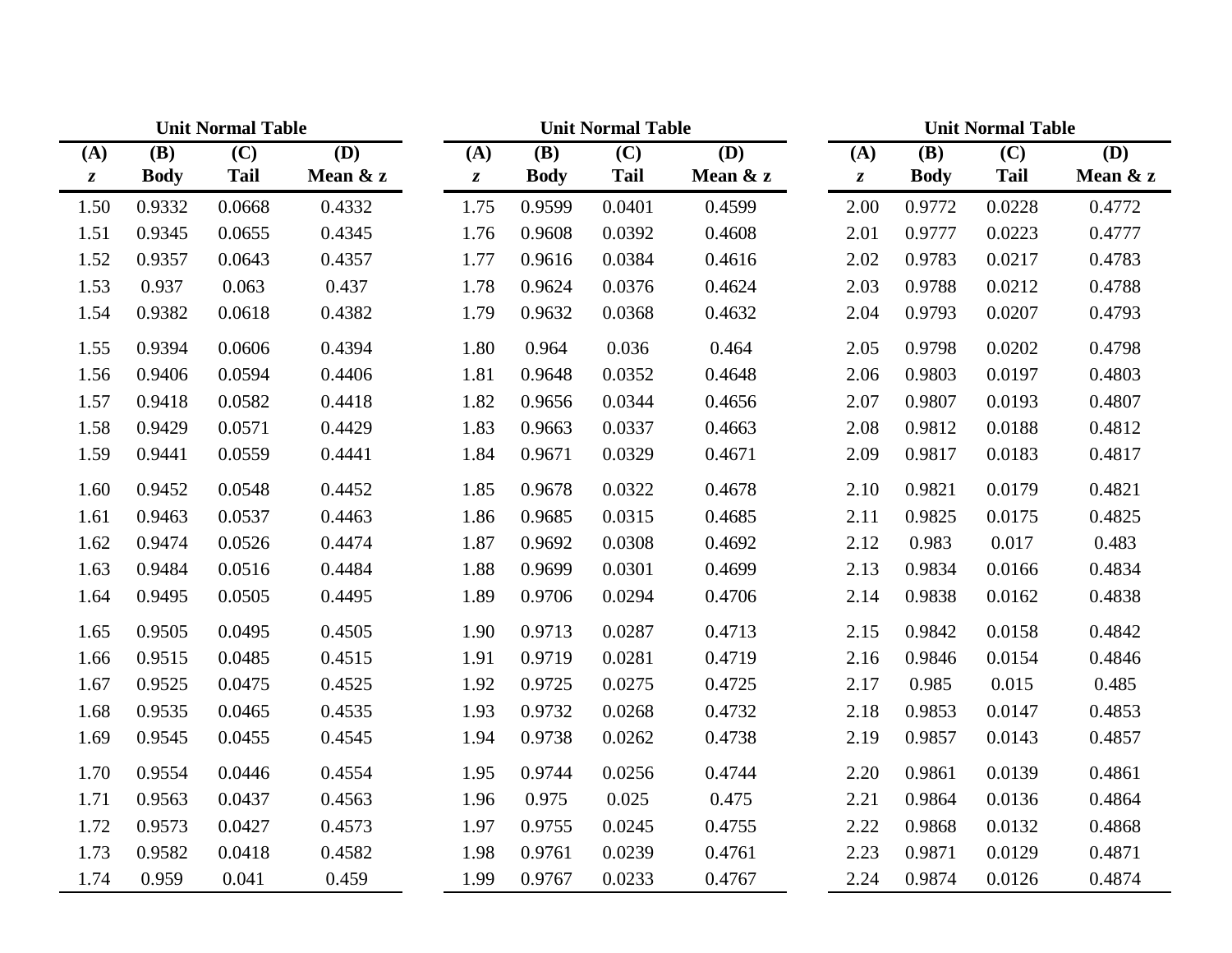|                  |             | <b>Unit Normal Table</b> |          |                  | <b>Unit Normal Table</b> |             |          |                  | <b>Unit Normal Table</b> |             |          |  |
|------------------|-------------|--------------------------|----------|------------------|--------------------------|-------------|----------|------------------|--------------------------|-------------|----------|--|
| (A)              | <b>(B)</b>  | (C)                      | (D)      | (A)              | (B)                      | (C)         | (D)      | (A)              | <b>(B)</b>               | (C)         | (D)      |  |
| $\boldsymbol{z}$ | <b>Body</b> | <b>Tail</b>              | Mean & z | $\boldsymbol{z}$ | <b>Body</b>              | <b>Tail</b> | Mean & z | $\boldsymbol{z}$ | <b>Body</b>              | <b>Tail</b> | Mean & z |  |
| 2.25             | 0.9877      | 0.0123                   | 0.4877   | 2.50             | 0.9938                   | 0.0062      | 0.4938   | 2.75             | 0.997                    | 0.003       | 0.497    |  |
| 2.26             | 0.9881      | 0.0119                   | 0.4881   | 2.51             | 0.9939                   | 0.0061      | 0.4939   | 2.76             | 0.9971                   | 0.0029      | 0.4971   |  |
| 2.27             | 0.9884      | 0.0116                   | 0.4884   | 2.52             | 0.9941                   | 0.0059      | 0.4941   | 2.77             | 0.9972                   | 0.0028      | 0.4972   |  |
| 2.28             | 0.9887      | 0.0113                   | 0.4887   | 2.53             | 0.9943                   | 0.0057      | 0.4943   | 2.78             | 0.9972                   | 0.0028      | 0.4972   |  |
| 2.29             | 0.989       | 0.011                    | 0.489    | 2.54             | 0.9944                   | 0.0056      | 0.4944   | 2.79             | 0.9973                   | 0.0027      | 0.4973   |  |
| 2.30             | 0.9892      | 0.0108                   | 0.4892   | 2.55             | 0.9946                   | 0.0054      | 0.4946   | 2.80             | 0.9974                   | 0.0026      | 0.4974   |  |
| 2.31             | 0.9895      | 0.0105                   | 0.4895   | 2.56             | 0.9947                   | 0.0053      | 0.4947   | 2.81             | 0.9975                   | 0.0025      | 0.4975   |  |
| 2.32             | 0.9898      | 0.0102                   | 0.4898   | 2.57             | 0.9949                   | 0.0051      | 0.4949   | 2.82             | 0.9976                   | 0.0024      | 0.4976   |  |
| 2.33             | 0.9901      | 0.0099                   | 0.4901   | 2.58             | 0.995                    | 0.005       | 0.495    | 2.83             | 0.9976                   | 0.0024      | 0.4976   |  |
| 2.34             | 0.9903      | 0.0097                   | 0.4903   | 2.59             | 0.9952                   | 0.0048      | 0.4952   | 2.84             | 0.9977                   | 0.0023      | 0.4977   |  |
| 2.35             | 0.9906      | 0.0094                   | 0.4906   | 2.60             | 0.9953                   | 0.0047      | 0.4953   | 2.85             | 0.9978                   | 0.0022      | 0.4978   |  |
| 2.36             | 0.9908      | 0.0092                   | 0.4908   | 2.61             | 0.9954                   | 0.0046      | 0.4954   | 2.86             | 0.9978                   | 0.0022      | 0.4978   |  |
| 2.37             | 0.9911      | 0.0089                   | 0.4911   | 2.62             | 0.9956                   | 0.0044      | 0.4956   | 2.87             | 0.9979                   | 0.0021      | 0.4979   |  |
| 2.38             | 0.9913      | 0.0087                   | 0.4913   | 2.63             | 0.9957                   | 0.0043      | 0.4957   | 2.88             | 0.998                    | 0.002       | 0.498    |  |
| 2.39             | 0.9915      | 0.0085                   | 0.4915   | 2.64             | 0.9958                   | 0.0042      | 0.4958   | 2.89             | 0.998                    | 0.002       | 0.498    |  |
| 2.40             | 0.9918      | 0.0082                   | 0.4918   | 2.65             | 0.9959                   | 0.0041      | 0.4959   | 2.90             | 0.9981                   | 0.0019      | 0.4981   |  |
| 2.41             | 0.992       | 0.008                    | 0.492    | 2.66             | 0.9961                   | 0.0039      | 0.4961   | 2.91             | 0.9982                   | 0.0018      | 0.4982   |  |
| 2.42             | 0.9922      | 0.0078                   | 0.4922   | 2.67             | 0.9962                   | 0.0038      | 0.4962   | 2.92             | 0.9982                   | 0.0018      | 0.4982   |  |
| 2.43             | 0.9924      | 0.0076                   | 0.4924   | 2.68             | 0.9963                   | 0.0037      | 0.4963   | 2.93             | 0.9983                   | 0.0017      | 0.4983   |  |
| 2.44             | 0.9926      | 0.0074                   | 0.4926   | 2.69             | 0.9964                   | 0.0036      | 0.4964   | 2.94             | 0.9983                   | 0.0017      | 0.4983   |  |
| 2.45             | 0.9928      | 0.0072                   | 0.4928   | 2.70             | 0.9965                   | 0.0035      | 0.4965   | 2.95             | 0.9984                   | 0.0016      | 0.4984   |  |
| 2.46             | 0.993       | 0.007                    | 0.493    | 2.71             | 0.9966                   | 0.0034      | 0.4966   | 2.96             | 0.9984                   | 0.0016      | 0.4984   |  |
| 2.47             | 0.9932      | 0.0068                   | 0.4932   | 2.72             | 0.9967                   | 0.0033      | 0.4967   | 2.97             | 0.9985                   | 0.0015      | 0.4985   |  |
| 2.48             | 0.9934      | 0.0066                   | 0.4934   | 2.73             | 0.9968                   | 0.0032      | 0.4968   | 2.98             | 0.9985                   | 0.0015      | 0.4985   |  |
| 2.49             | 0.9936      | 0.0064                   | 0.4936   | 2.74             | 0.9969                   | 0.0031      | 0.4969   | 2.99             | 0.9986                   | 0.0014      | 0.4986   |  |